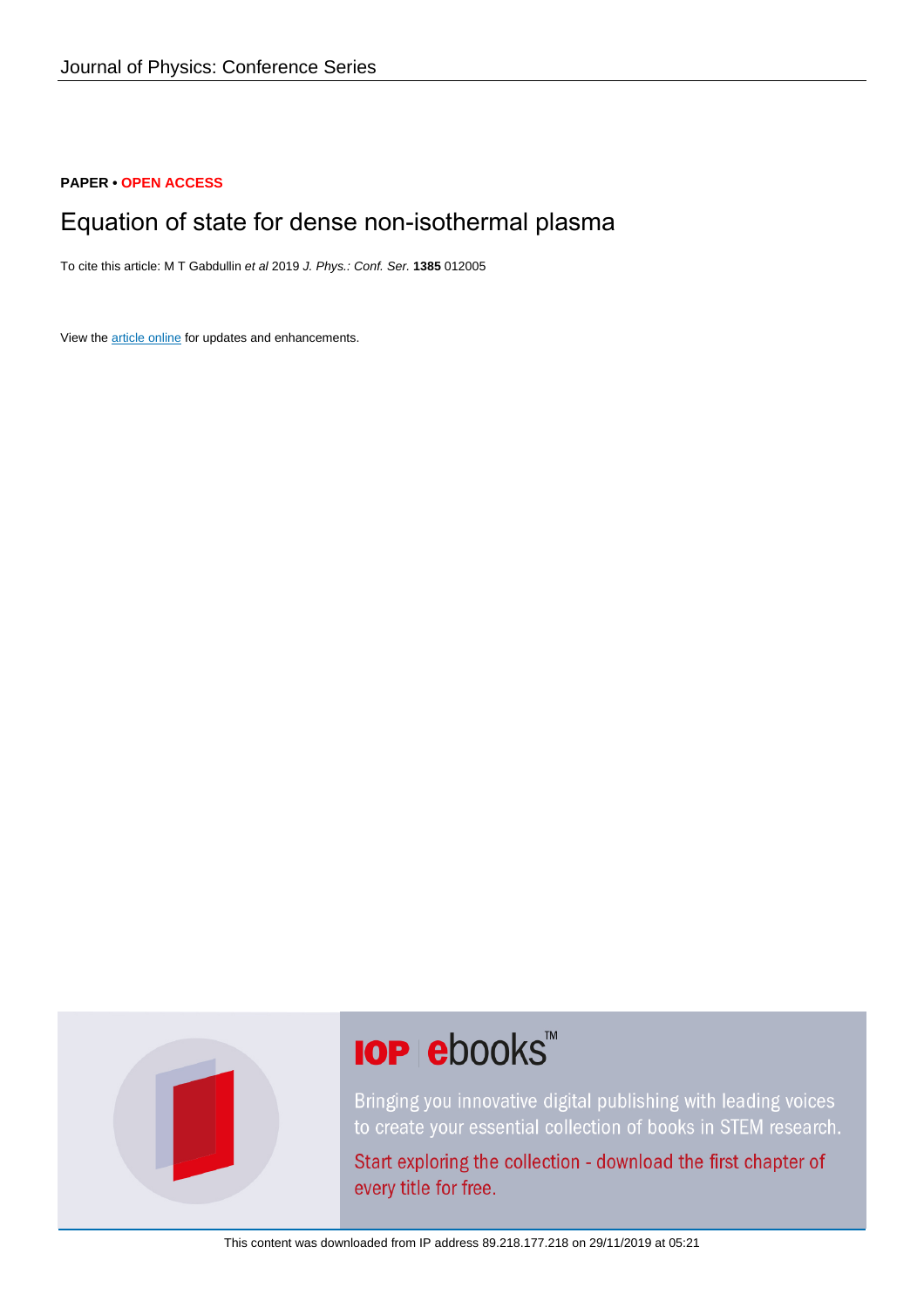Journal of Physics: Conference Series **1385** (2019) 012005

## Equation of state for dense non-isothermal plasma

M T Gabdullin<sup>1</sup>, T S Ramazanov<sup>2</sup>, T N Ismagambetova<sup>2</sup>

<sup>1</sup> Kazakh-British Technical University, Tole bi str. 59, Almaty, 050000, Kazakhstan <sup>2</sup> Institute of Experimental and Theoretical Physics, al-Farabi Kazakh National University, al-Farabi str. 71, Almaty, 050040, Kazakhstan

E-mail: ismagambetova@physics.kz

Abstract. In this work the effective potentials taking into account screening effects at large distances and quantum-mechanical effects of diffraction at small distances were used as models of interaction between particles. Thermodynamic properties of dense non-ideal non-isothermal plasma were calculated using these potentials and obtained on their basis radial distribution functions (RDFs). The influence created by difference between temperatures of electrons and ions was also considered and found to be able to significantly influence the effects in such plasmas.

#### 1. Introduction

In the non-ideal plasma – plasma, in which the potential energy of interaction between the particles is comparable to their kinetic energy or exceeds it, the interaction between the particles plays an important role. Such a plasma is of particular interest to many experimental and theoretical investigations. For example, dense non-ideal plasma constitutes cores of planets and stars [1,2]. In practical applications this type of plasma is produced in the inertial fusion reactors and analyzed by different experimental approaches [3–5]. It is important to note that plasma in these experiments is non-isothermal due to the difference between masses of ions and electrons hindering energy exchange. In dense plasmas, where the average distance between particles is comparable to the thermal de Broglie wavelength of particles, quantum-mechanical effects caused by the wave nature of particles colliding at small distances should be taken into consideration. In this work non-isothermal, weakly non-ideal, dense hydrogen plasmas are considered. To study properties of such a plasma it is necessary to use the model of interparticle interactions taking into account screening effect at large distances and quantum-mechanical effects at small distances.

There are two methods used to determine the model of interactions between different types of particles. In the first method generalized Poisson-Boltzmann equation obtained from Bogolyubov's equations for the phase space distribution function [6] is solved. In this work the effective interaction potentials determined by the second method – the method of dielectric response function [7] – are used.

#### 2. Effective interaction potentials

The effective potentials taking into account both collective effects at large distances and quantum effects at small ones were obtained using the method of dielectric response function, where the

Content from this work may be used under the terms of theCreative Commons Attribution 3.0 licence. Any further distribution of this work must maintain attribution to the author(s) and the title of the work, journal citation and DOI. Published under licence by IOP Publishing Ltd 1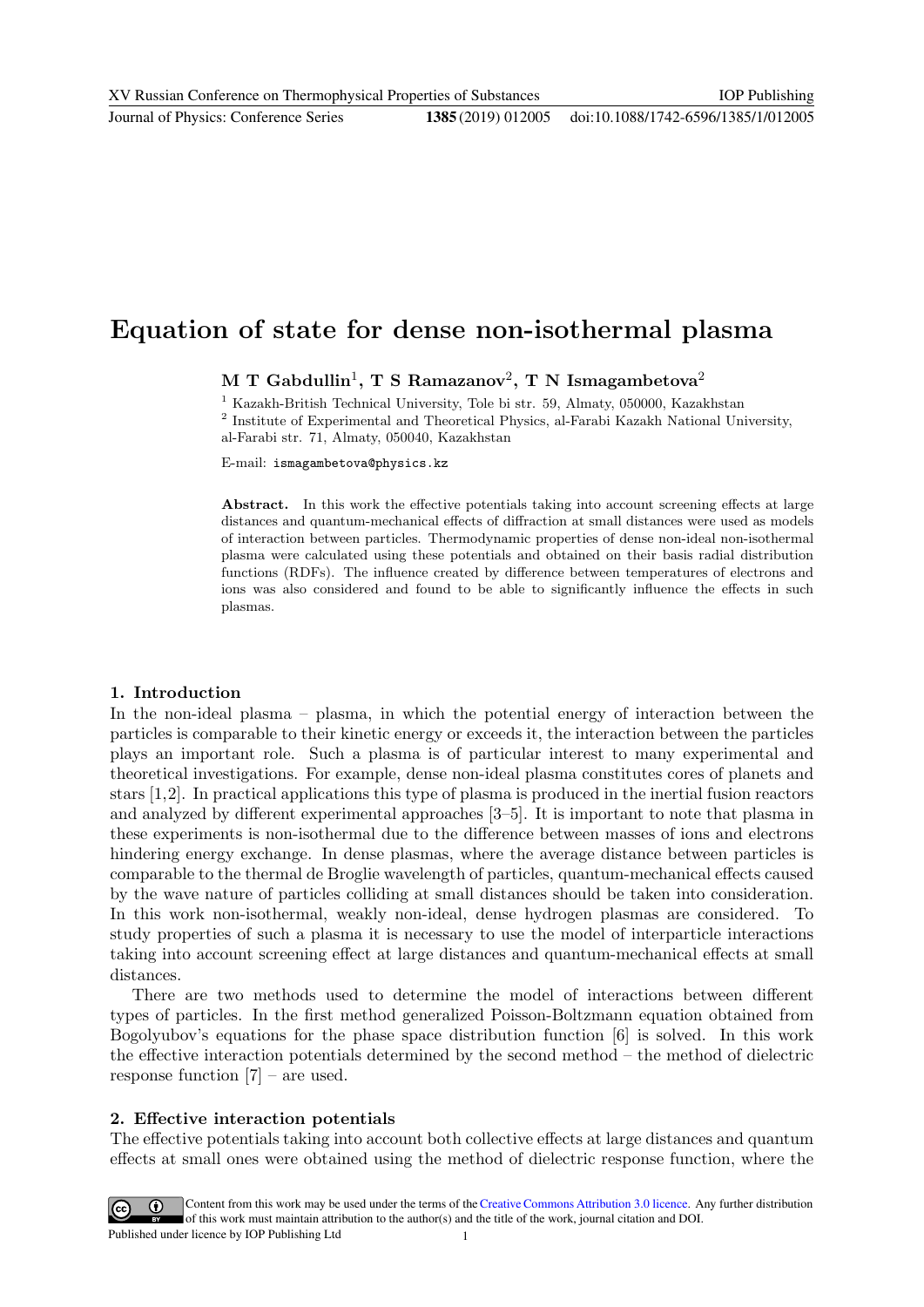Journal of Physics: Conference Series **1385** (2019) 012005

doi:10.1088/1742-6596/1385/1/012005

Deutsch [8] potential was used as a micro-potential:

$$
\phi_{\alpha\beta}^{\text{Deutsch}}(r) = \frac{Z_{\alpha}Z_{\beta}e^2}{r},\tag{1}
$$

where  $\alpha$  and  $\beta$  are types of particles,  $Z_{\alpha}, Z_{\beta}$  are atomic numbers of  $\alpha$ ,  $\beta$  particles,  $\lambda_{\alpha\beta}$  =  $\hbar/\sqrt{4\pi m_{\alpha\beta}K_BT_{\alpha\beta}}$  is the thermal wave length, e is the electron charge,  $m_{\alpha\beta}=m_\alpha m_\beta/(m_\alpha+m_\beta)$ is the reduced mass,  $T_{ee} = T_e$ ,  $T_{ii} = T_i$  are the temperatures of the electron and ion subsystems. In [9] it was shown that the electron-ion temperature is  $T_{\text{ei}} = \sqrt{T_{\text{e}}T_{\text{i}}}$ . It follows that  $T_{\alpha\beta} = \sqrt{T_{\alpha}T_{\beta}}$ .

We use such dimensionless parameters as the density parameter  $r_s = a/a_B$  and coupling parameters  $\Gamma_{ee}$ ,  $\Gamma_{ii}$ ,  $\Gamma_{ei}$ :

$$
\Gamma_{ee} = \frac{e^2}{ak_B T_e}, \quad \Gamma_{ii} = \frac{Z_i^2 e^2}{ak_B T_i} \left(\frac{n_i}{n_e}\right) = \Gamma_{ee} Z_i^{5/3} \left(\frac{T_e}{T_i}\right), \quad \Gamma_{ei} = \frac{Z_i e^2}{ak_B T_{ei}} = \Gamma_{ee} Z_i \sqrt{\frac{T_e}{T_i}}, \tag{2}
$$

where  $a = (3/4\pi n_e)^{1/3}$  is the average distance between electrons.

We used the following expression for the effective interaction potential between charged particles [10, 11]:

$$
\Phi_{\alpha\beta}(r) = \frac{Z_{\alpha}Z_{\beta}e^2}{r} \frac{1}{\gamma^2 \sqrt{1 - (2k_D/\lambda_{\text{ee}}\gamma^2)^2}} \left( \left(\frac{1/\lambda_{\text{ee}}^2 - B^2}{1 - B^2 \lambda_{\alpha\beta}^2}\right) \exp(-Br) - \left(\frac{1/\lambda_{\text{ee}}^2 - A^2}{1 - A^2 \lambda_{\alpha\beta}^2}\right) \exp(-Ar) \right) \frac{Z_{\alpha}Z_{\beta}e^2}{r} \frac{(1 - \delta_{\alpha\beta})}{1 + C_{\alpha\beta}} \exp(-r/\lambda_{\alpha\beta}),
$$
\n(3)

where  $(2k_D/\lambda_{\rm ee}\gamma^2)^2 < 1$ ,  $k_D^2 = k_e^2 + k_i^2$  is the screening parameter taking into account the contribution of electrons and ions,  $\gamma^2 = \dot{k}_i^2 + 1/\lambda_{\text{ee}}^2$ , and

$$
C_{\alpha\beta} = \frac{k_D^2 \lambda_{\alpha\beta}^2 - k_i^2 \lambda_{\text{ee}}^2}{\lambda_{\text{ee}}^2 / \lambda_{\alpha\beta}^2 - 1}, A^2 = \frac{\gamma^2}{2} \left( 1 + \sqrt{1 - \left(\frac{2k_D}{\lambda_{\text{ee}}\gamma^2}\right)^2} \right), B^2 = \frac{\gamma^2}{2} \left( 1 - \sqrt{1 - \left(\frac{2k_D}{\lambda_{\text{ee}}\gamma^2}\right)^2} \right), (4)
$$

The interaction potentials for different values of ion and electron temperatures are presented in figure 1. The left-hand figure shows dependence of potential on relation between electron and ion temperatures at fixed values of ion temperatures. As one can see the results for effective potential (2) decrease with increasing electron temperature due to decrease of interaction between particles. The curves with lower ion temperatures are higher due to the increase in the non-ideality. The right-hand figure presents interaction potentials for different values of electron temperatures. Interaction between particles lessens with increase of ion temperature.

#### 3. Thermodynamic properties

Pair correlation functions were calculated in the exponential approximation:

$$
g_{\alpha\beta}(r) = \exp\left(-\frac{\Phi_{\alpha\beta}(r)}{k_B T}\right),\tag{5}
$$

where  $\Phi_{\alpha\beta}(r)$  is the effective interaction potential of  $\alpha$  and  $\beta$  type particles.

Thermodynamic properties – internal energy  $U = \sum_{\alpha} 3/2N_{\alpha} k_B T_{\alpha} + U_N$ , where the correlation energy of interaction is:

$$
U_N = 2\pi V \int_0^\infty \sum_{\alpha,\beta} n_\alpha, n_\beta \phi_{\alpha\beta}(r) g_{\alpha\beta}(r) r^2 dr,\tag{6}
$$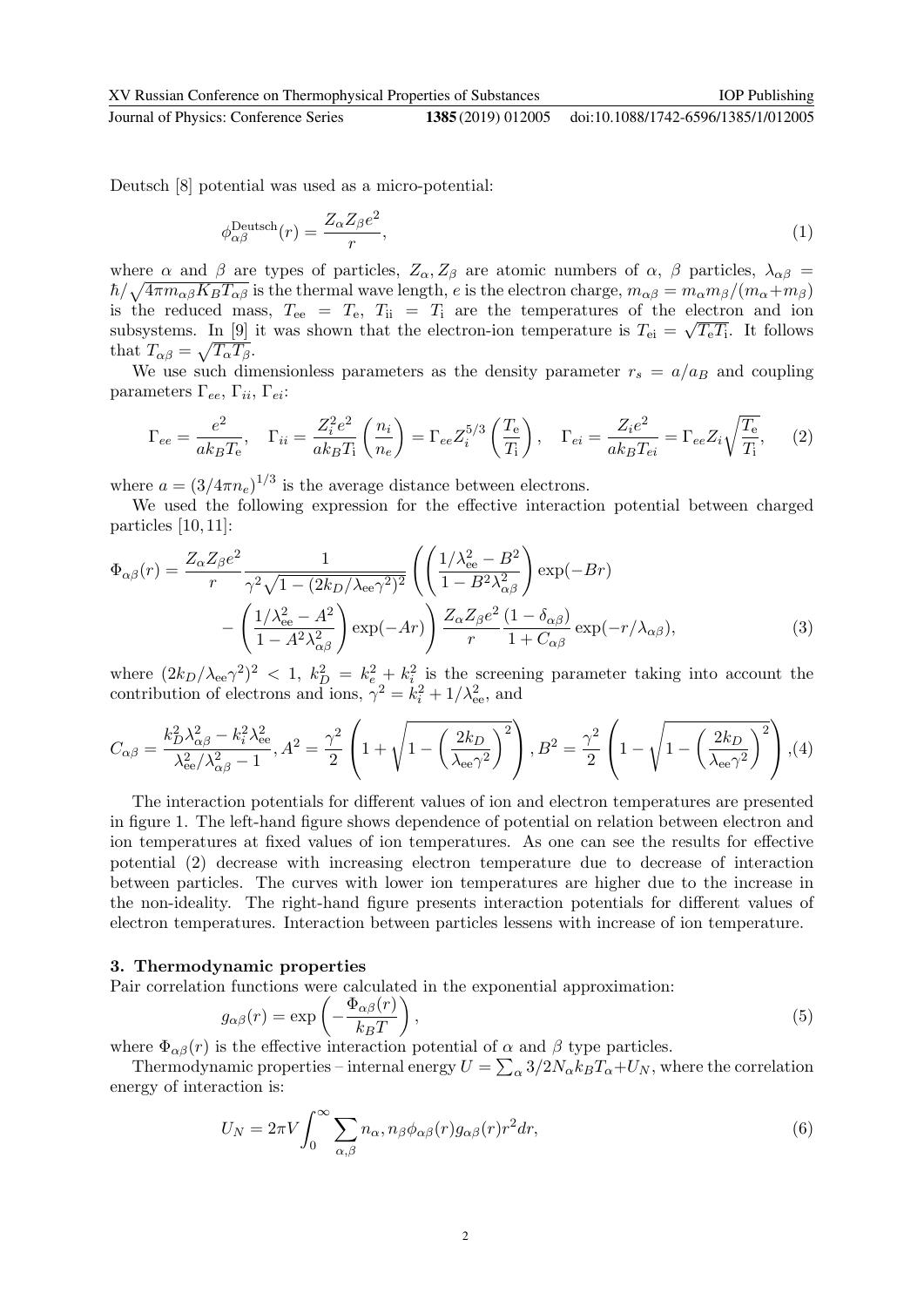

Figure 1. The interaction potential for different values of ion temperature on the left-hand and for different values of electron temperature on the right hand: black line –  $T = 600000$  K, red line – T = 300000 K, green line – T = 200000 K, blue line – T = 120000 K, turquoise line –  $T = 100000$  K.

and the equation of state is written as:

$$
P = P_{\rm id} - \frac{2\pi}{3} \int_0^\infty \sum_{\alpha,\beta} n_\alpha, n_\beta \frac{\partial \phi_{\alpha\beta}(r)}{\partial r} g_{\alpha\beta}(r) r^3 dr,\tag{7}
$$

where  $P_{\rm id} = n_e k_B T_e + n_i k_B T_i$  is the pressure of ideal plasma, N is the number of particles in the system.

In [10] using Deutsch potential (1) as the interaction micro-potential  $\phi_{\alpha\beta}(r)$  and using the effective screened potentials without the diffraction effect (2), the analytical expressions for the correlation energy and for the equation of state were obtained.

Figures 2–3 show the results for the correlation energy and excess part of the equations of state. As one can see from the figures the results show that absolute values of the thermodynamic properties decrease with increasing electron temperatures (the left-hand figures in figure 2) and with increasing ion temperatures (the right-hand figures in figure 3) due to decrease of interaction between particles.

Obtained on the basis of effective potentials thermodynamic properties were used for solving the Hugoniot equation [12], which describes the relationship between thermodynamic properties on both sides of a shock wave:

 $H(V, P, E) = E - E_0 + 1/2(V - V_0)(P + P_0) = 0,$  (8) where  $P_0 = 0$ ,  $\rho_0 = 0.171$  g/cm<sup>-3</sup>,  $E_0 = -13.6$  eV/atom,  $V_0$  – volume of gas, V – volume of plasma.

Shock adiabat or Hugoniot adiabat H binds the density and pressure of the plasma in front of and behind the shock front. The plasma is formed by compression, acceleration and heating of matter in front of the shock wave. Parameters of plasma change very rapidly and in a very narrow field with the passage through the shock wave.

Pressure of partially ionized hydrogen plasma is shown on figures 3 and 4. On figure 3 blue triangles are data from Dick and Kerley, green squares are from Nellis et al., and red circles are from T. Sano et. al. Solid line is theoretical predictions from the model EOS of Kerley,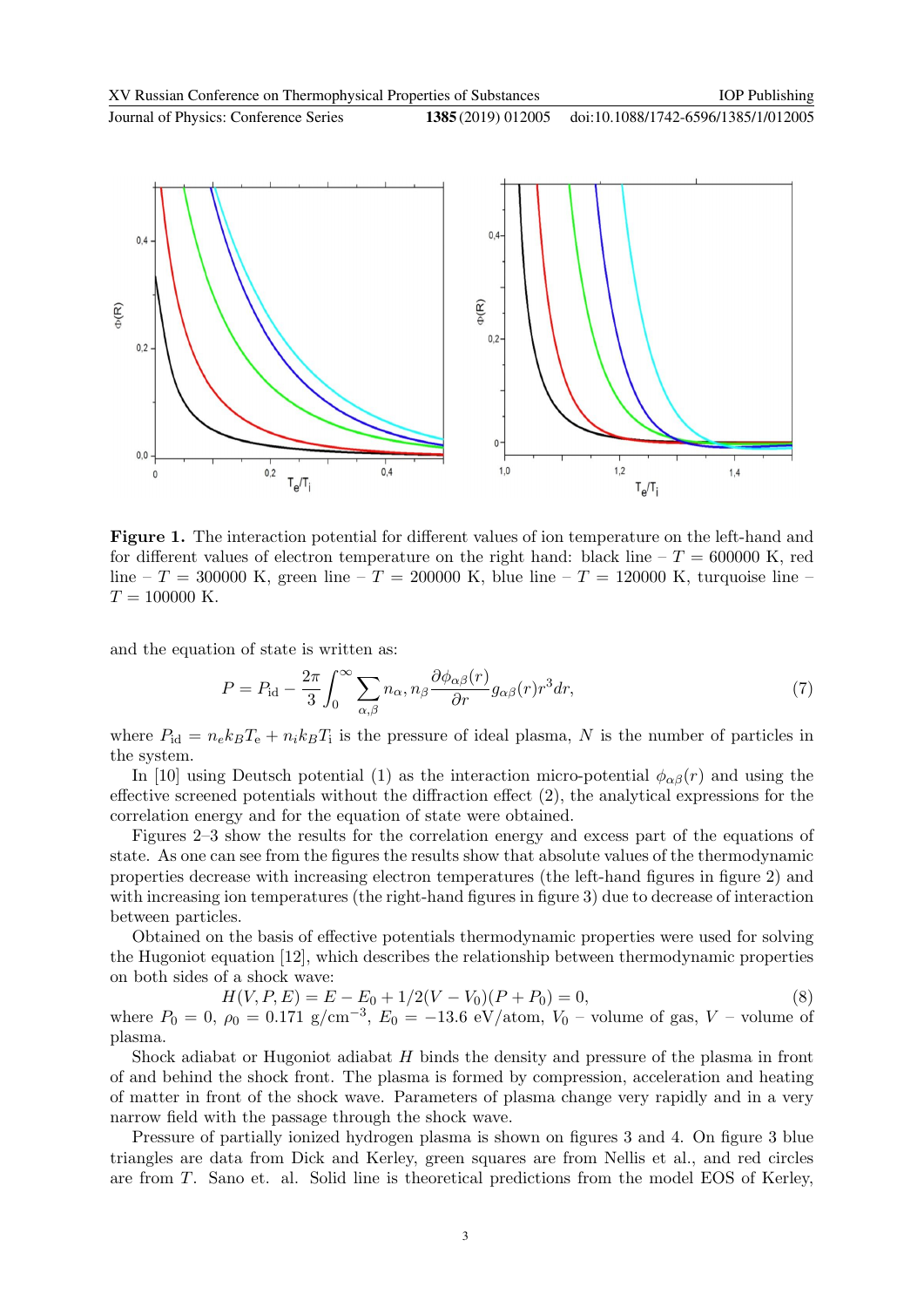doi:10.1088/1742-6596/1385/1/012005



Figure 2. Correlation energy for hydrogen plasma for different values of ion temperatures (black line –  $T = 300000 \text{ K}$ , red line –  $T = 200000 \text{ K}$ , green line –  $T = 160000 \text{ K}$ , blue line –  $T = 120000$  K, turquoise line –  $T = 100000$  K, violet line –  $T = 90000$  K, yellow line –  $T = 80000 \text{ K}$ ) in the left-hand figure at  $n = 1.2 \cdot 10^{22} \text{ cm}^{-3}$  and for different values of electron temperatures (black line –  $T = 600000$  K, red line –  $T = 300000$  K, green line –  $T = 200000$  K, blue line –  $T = 160000$  K, turquoise line –  $T = 120000$  K, violet line –  $T = 100000$  K) in the right-hand figure at  $n = 2 \cdot 10^{23}$  cm<sup>-3</sup>.



**Figure 3.** Excess part of equation of state for  $H$  plasma for different values of ion temperatures (black line –  $T = 600000$  K, red line –  $T = 300000$  K, green line –  $T = 200000$  K, blue line –  $T = 160000$  K, turquoise line –  $T = 120000$  K, violet line –  $T = 100000$  K, yellow line –  $T = 90000 \text{ K}$ , brown line –  $T = 80000 \text{ K}$ ) in the left-hand figure at  $n = 1.2 \cdot 10^{22} \text{ cm}^{-3}$  and for different values of electron temperatures (black line –  $T = 600000$  K, red line –  $T = 300000$  K, green line – T = 200000 K, blue line – T = 160000 K) in the right-hand figure at  $n = 2.10^{23}$  cm<sup>-3</sup>.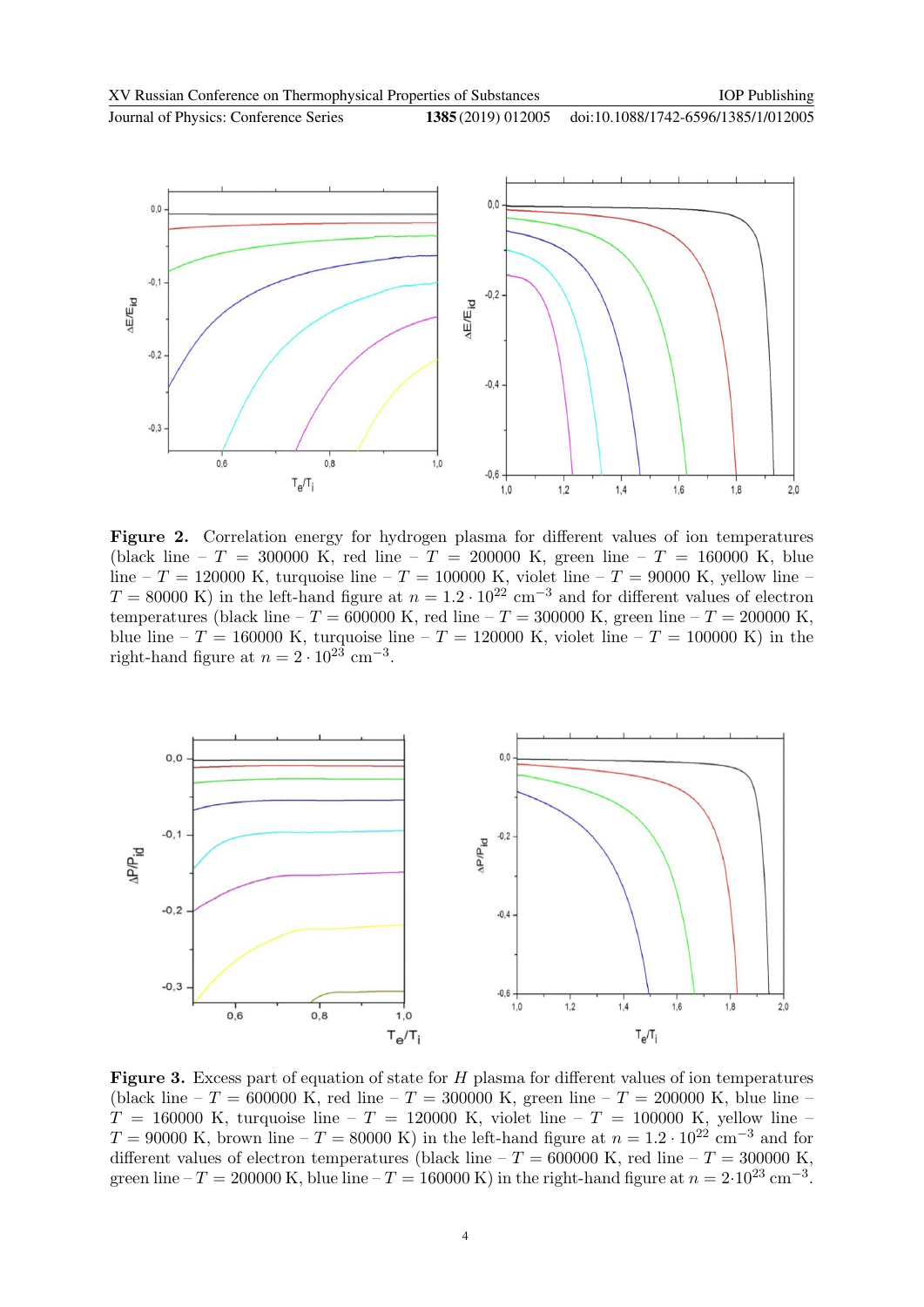doi:10.1088/1742-6596/1385/1/012005



Figure 4. Pressure of partially ionized hydrogen plasma: left-hand figure: blue triangles – [15], green squares and diamonds  $-$  [16], red circles  $-$  [17], dashed black line  $-$  [18], dash-dotted black line – [19], a straight black line – [20]; right-hand figure: solid black line – [21], dash green line – [22], dash blue line – [23], grey filled squares – [24], open squares – [25], circles – [26]; red line – this work  $(T_e < T_i)$ , blue line – this work  $(T_e > T_i)$ .

dashed line is quantum molecular dynamics simulations, and dot-dashed line is the linear mixing model. For reference, the Hugoniot data for liquid deuterium are shown by gray diamonds, and gray curve is the EOS model for deuterium. In figure 4 theoretical hydrogen Hugoniot curves are shown as a solid black line –  $H-REOS.2$ , a dash green line –  $H-SCvH-I$ , and a dash blue line – Sesame – 5251. Experimental data are given as grey filled squares – SNL Z-pinch, open squares – modified omega laser, circles – explosives, diamonds – gas gun. A dot-dashed orange curve (5) shows part of the Saturn adiabat from [13], a solid olive line – data from [14]. Red and blue lines are the result of this work: red line is the pressure for the case, when electron temperature is higher than ion temperature, blue line – when electron temperature is lower than ion temperature. The difference between these results are due to decrease of absolute values of correlation energy and excess part of equation of state with decrease of interaction between particles.

#### 4. Conclusion

The internal energy and the equation of state of partially ionized hydrogen plasma were calculated. Thermodynamic expressions calculated on the basis of the effective interaction potential taking into account collective as well as quantum-mechanical effects were used to obtain Hugoniot adiabat. The results of this work coincide with the results of other authors.

#### 5. Acknowledgments

This work has been supported by the Ministry of Education and Science of Kazakhstan under grant – AP05134366.

#### References

- [1] French M, Becker A, Lorenzen W and et al 2012 Astrophys.J. Suppl. S. 202 5
- [2] Baimbetov F, Nurekenov K and Ramazanov T 1996 Physica A: Statistical Mechanics and its Applications 226 (1-2) 181–190
- [3] Fortov V and Yakubov I 1966 Physics of Nonideal Plasma (New York: Hemisphere)